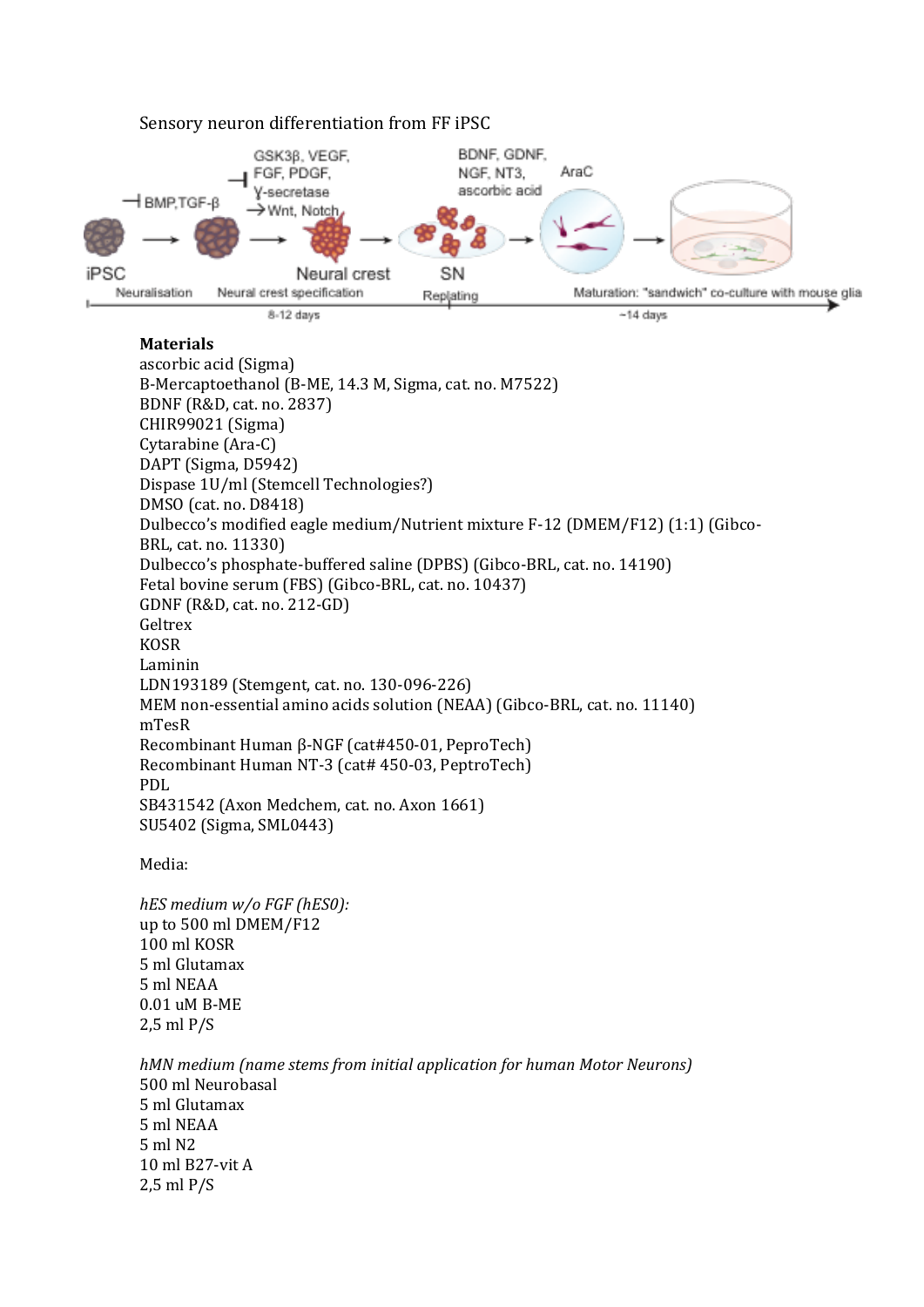*d0*

Replate  $10^6$  FF iPSCs in mTeSR + Y27 (1:1000) in a geltrex-coated 6cm dish using accutase:

A full 35mm dish, e.g. a backup the day after splitting, contains enough cells. Wash 2x in warm PBS 0.4 ml Accutase (for 35mm dish), 4 min in incubator Quench in 4ml medium (mTeSR, or hES if available which is cheaper) Count Centrifuge: 200 rcf 4 min Resuspend in a small amount (1ml or less) of mTeSR, and seed a small volume (about 50-100 ul) of cells in dish with 3ml mTeSR + Y27. Shake to disperse the cells immediately.

*d1*

Normal FF medium change (3ml mTesR)

*d2*

hES0 5ml/dish 1uM LDN193189 (50 000x) 10 uM SB431542 (10 000x)

*d4-5*

75% hES0 / 25%hMN 5ml/dish 1μM LDN193189 (50 000x) 10μM SB431542 (10 000x) 10μM CHIR99021 (8000x) 10μM DAPT (4000x) 10μM SU5402 (3000x)

*d6-7*

50% hES0 / 50%hMN (5ml/dish) 1μM LDN193189 (50 000x) 10μM SB431542 (10 000x) 10μM CHIR99021 (8000x) 10μM DAPT (4000x) 10μM SU5402 (3000x)

*d8-9*

25% hES0 / 75%hMN (5ml/dish) 10μM CHIR99021 (8000x) 10μM DAPT (4000x) 10μM SU5402 (3000x)

*Around day 8-10: Plating.*

*SN maintenance Medium: hMN 10 ng/ml BDNF (10 000x) 10 ng/mlGDNF (10 000x) 10 ng/ml NT3 (10 000x) 10 ng/ml NGF (10 000x) ascorbic acid (1000x)*